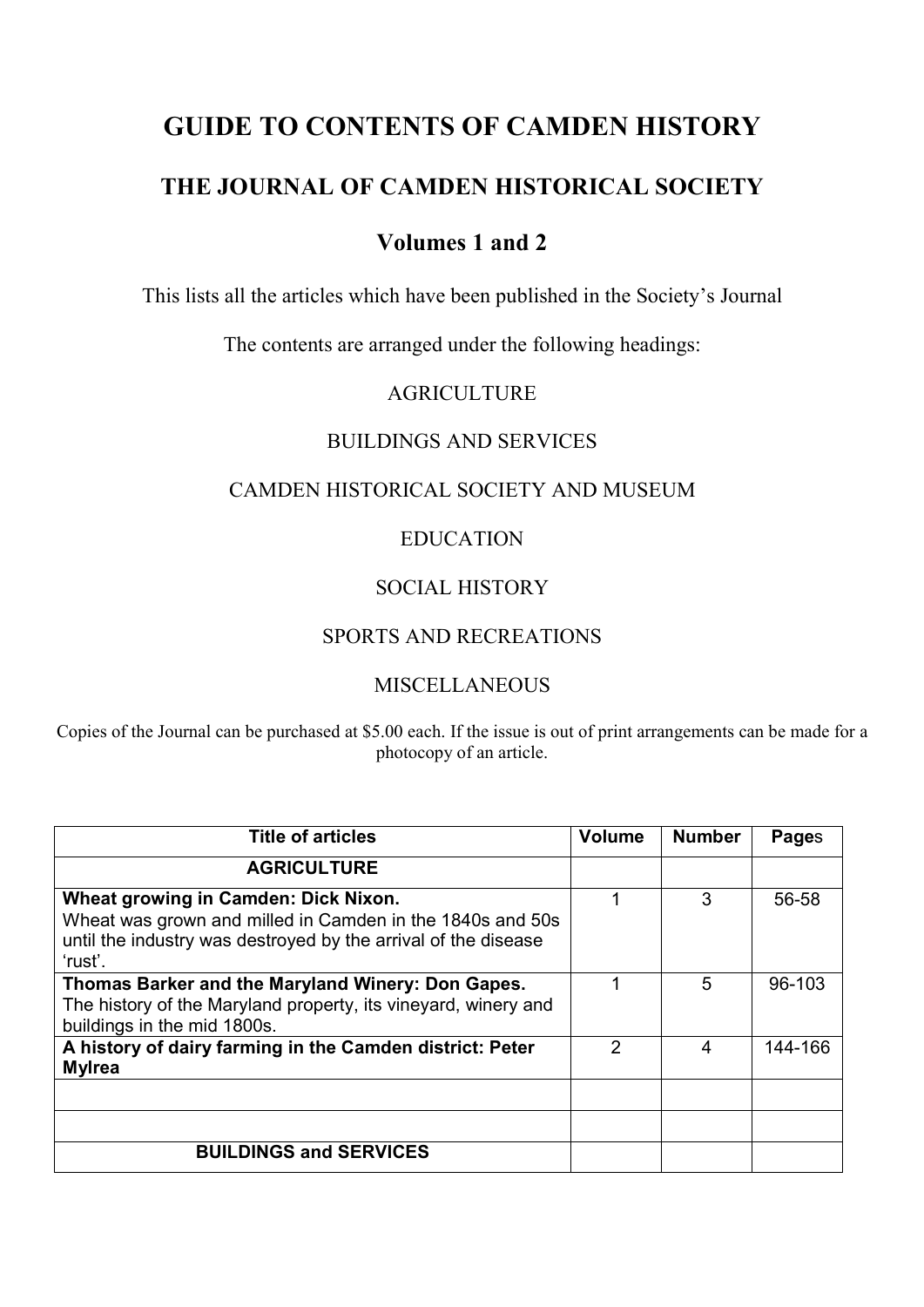| Teamsters' Memorial - Yerranderie silver ore: Dick Nixon.                                    | 1              | 1              | $11 - 14$ |
|----------------------------------------------------------------------------------------------|----------------|----------------|-----------|
| Explains the reason for the Memorial and how it came to be                                   |                |                |           |
| erected.                                                                                     |                |                |           |
| Bransby Cottage - A Camden colonial cottage: Colin &                                         |                |                |           |
| <b>Agnes Mills.</b>                                                                          |                |                |           |
| This is one of the oldest residences in Camden and these                                     |                |                |           |
| articles cover its restoration and some of its residents.                                    |                |                |           |
| Part 1: The building before restoration.                                                     | 1              | $\overline{2}$ | $37 - 45$ |
| Part 2: Restoration.                                                                         | 1              | 4              | 77-86     |
| Part 3: Owners and occupiers in the early days.                                              | 1              | 5              | 116-123   |
| Part 4: George Bransby, an owner and occupier.                                               |                | 6              | 129-134   |
| Part 5: The Crown v. Ann and Sarah Norris                                                    | 1              | 8              | 193-200   |
|                                                                                              |                |                |           |
| The bells of St John's Church: Pauline Downing.                                              | 1              | $\overline{4}$ | 85-86     |
| A description of the bells and clock.                                                        |                |                |           |
| The telephone comes to Camden: Dick Nixon & Peter                                            | $\mathbf{1}$   | 5              | 104-115   |
|                                                                                              |                |                |           |
| Mylrea.                                                                                      |                |                |           |
| The telephone service arrived in Camden in 1910. The first                                   |                |                |           |
| telephone directory for Camden was published in 1913. The                                    |                |                |           |
| article gives details of many of the early subscribers to the                                |                |                |           |
| service.                                                                                     |                |                |           |
| A brief history of Studley Park: Ray Herbert                                                 | 1              | 6              | 145-148   |
| Traces the history of the land, the construction of Studley Park                             |                |                |           |
| House and its subsequent history to 1996.                                                    |                |                |           |
| Where have all the little churches gone: Dick Nixon.                                         | 1              | 8              | 178-182   |
| In the earlier days in the Camden district many communities                                  |                |                |           |
| built their own local church but many have since disappeared                                 |                |                |           |
| leaving little evidence of ever having existed.                                              |                |                |           |
| <b>Bridges crossing the Nepean River at Camden: Peter</b><br><b>Mylrea</b>                   | 1              | 8              | 183-192   |
| Covers the history of local bridges from the first Cowpasture                                |                |                |           |
| Bridge in 1826 to the Macarthur Bridge together with notes on                                |                |                |           |
| the Macquarie Grove Bridge and Little Sandy Bridge.                                          |                |                |           |
|                                                                                              |                |                |           |
|                                                                                              |                |                |           |
| The birth, growth and demise of picture theatres in<br><b>Camden: Peter Mylrea</b>           | $\overline{2}$ | 3              | 52-60     |
|                                                                                              |                |                |           |
| A history of cinema in Camden from its first showing in 1913<br>to its closure in the 1950s. |                |                |           |
|                                                                                              | 2              | 3              |           |
| Aussie roofing began with bark: Pauline Downing                                              |                |                | 74-76     |
| Early bark and metal roofing.                                                                |                |                |           |
| <b>Gas and Electricity in Camden: Peter Mylrea</b>                                           | $\overline{2}$ | 5              | 139-149   |
| The history of these utilities.                                                              |                |                |           |
| Camden Gas Works 1954-1970: Les Pluis and Peter                                              | $\overline{2}$ | 5              | 150-154   |
| <b>Mylrea</b>                                                                                |                |                |           |
| The Gas Works through the experiences of an employee.                                        | $\overline{2}$ | 6              |           |
| The Centenary of the Royal Forester's Hall: Peter Mylrea                                     |                |                | $204 -$   |
| This hall at the corner of Argyle and Oxley Streets has been                                 |                |                |           |
| used for many purposes in its one hundred year history.                                      |                |                |           |
| <b>Recollections of Burnham Grove: Jenny Akers</b>                                           | $\overline{2}$ | 6              | 214-222   |
| The historic Burnham Grove house was built about 1917 and                                    |                |                |           |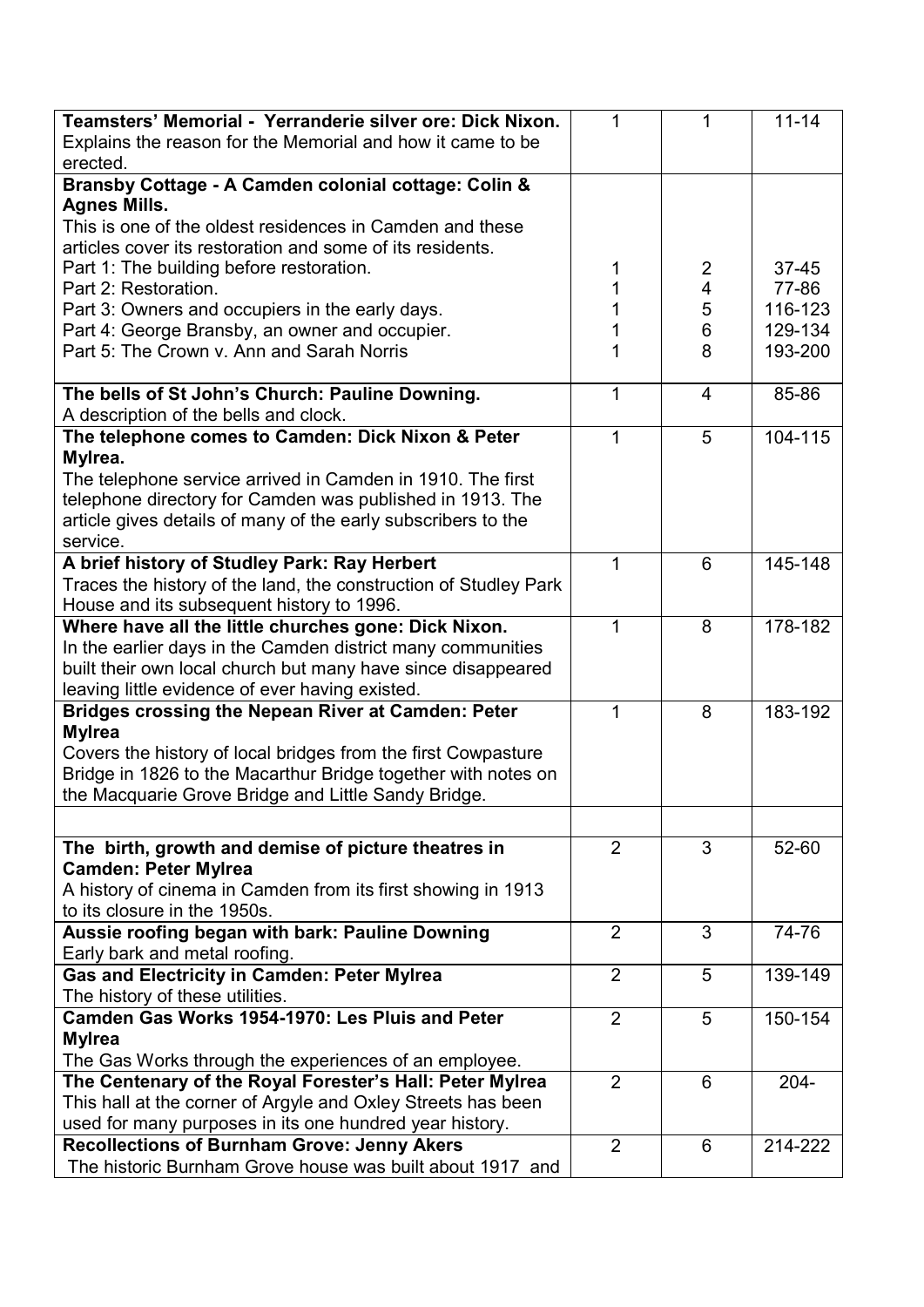| is still occupied.                                                                                                            |                |                |           |
|-------------------------------------------------------------------------------------------------------------------------------|----------------|----------------|-----------|
| Heritage Buildings 125-147 Argyle Street Camden: Peter<br><b>Mylrea</b>                                                       | $\overline{2}$ | 6              | 223-234   |
| This part of Argyle Street contains a number of buildings over<br>100 years old. This article gives the histories of these    |                |                |           |
| buildings.                                                                                                                    |                |                |           |
| <b>Camden - Campbelltown Railway</b><br>A train trip and what remains of the line in 2008.                                    | $\overline{2}$ | $\overline{7}$ | 254-263   |
| <b>Camden Fire Brigade</b>                                                                                                    | $\overline{2}$ | 8              | 313-324   |
| Belman Hangars, Camden Airfield                                                                                               | $\overline{2}$ | 9              | 361-362   |
| Accident on the Campbelltown-Camden Tramway (1882).                                                                           | $\overline{2}$ | 9              | 363-364   |
|                                                                                                                               |                |                |           |
| <b>CAMDEN HISTORICAL SOCIETY AND MUSEUM</b>                                                                                   |                |                |           |
|                                                                                                                               |                |                |           |
| <b>Camden Historical Society - Its first twenty five years:</b><br>Peter Mylrea.                                              | 1              | 1              | $3 - 11$  |
| The Camden Historical Society was formed in 1957 and this<br>article covers its development in the twenty five years to 1982. |                |                |           |
| Federation Exhibition at Camden Museum: John Wrigley.                                                                         | 1              | 1              | $14 - 21$ |
| A description of the Museum's Exhibition as a contribution to                                                                 |                |                |           |
| the celebration of the Centenary of Australian Federation in<br>2001.                                                         |                |                |           |
| <b>Federation Exhibition at Camden Museum: Peter</b>                                                                          | 1              | 1              | 36-37     |
| Hayward.                                                                                                                      |                |                |           |
| Further information on the Museum's Federation Centenary                                                                      |                |                |           |
| Exhibit.<br><b>Building the Collection: John Wrigley.</b>                                                                     | 1              | $\overline{7}$ | 149-153   |
| The history of the Camden Historical Museum from its                                                                          |                |                |           |
| establishment in the late 1960s through to the 1990s.                                                                         |                |                |           |
| <b>Annual General Meeting 2002.</b>                                                                                           | 1              | 4              | 73-76     |
| <b>Annual Report 2002-2003.</b>                                                                                               | 1              | 6              | 126-128   |
| Annual Report 2003-2004.                                                                                                      | 1              | 8              | 175-177   |
| <b>Annual General Meeting 2005.</b>                                                                                           | 1              | 10             | 225-227   |
| <b>Annual General Meeting 2006</b>                                                                                            | $\overline{2}$ | $\overline{2}$ | 24-29     |
| <b>President's Report 2007</b>                                                                                                | $\overline{2}$ | $\overline{4}$ | 81-85     |
| <b>President's Report 2008</b>                                                                                                | $\overline{2}$ | 6              | 186-194   |
| Camden Historical Society - its second twenty five years<br>- 1982 – 2007: John Wrigley                                       | $\overline{2}$ | $\overline{4}$ | 90-95     |
| Fifty years of local history - The Camden Historical<br>Society - 1957 to 2007: Ian Willis                                    | $\overline{2}$ | $\overline{4}$ | 96-119    |
| <b>Camden Council's Civic Reception to celebrate 50 years</b><br>of local history: Ian Willis                                 | $\overline{2}$ | 4              | 120-124   |
| Minutes of a meeting held on 24 July 1957                                                                                     | $\overline{2}$ | 4              | 124-126   |
| Those attending this meeting voted unanimously to form the                                                                    |                |                |           |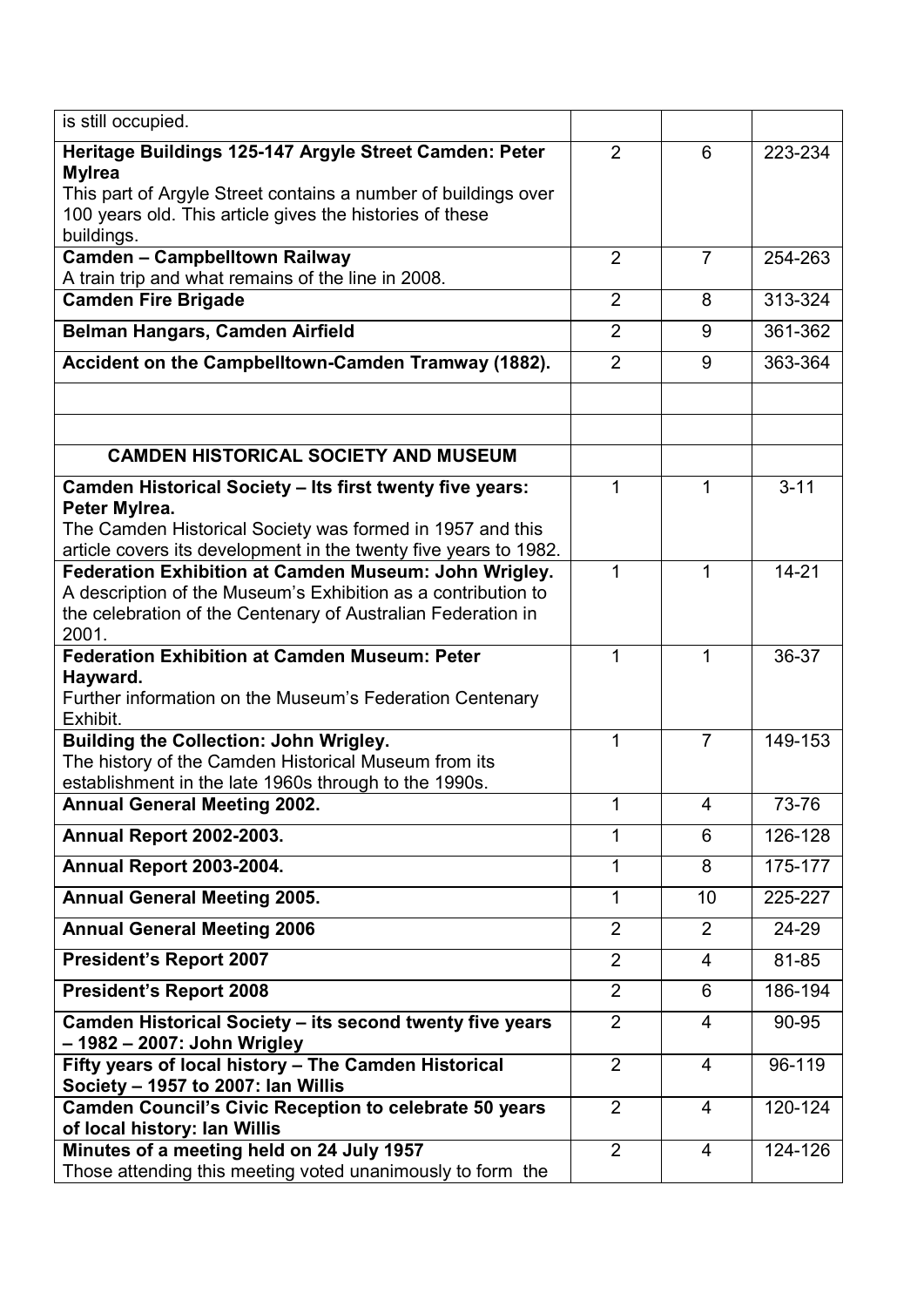| Camden Historical Society. This was followed by the election                                                       |                |                |           |
|--------------------------------------------------------------------------------------------------------------------|----------------|----------------|-----------|
| of officers.                                                                                                       |                |                |           |
| President's Report 2009-2010                                                                                       | $\overline{2}$ | 10             | 385-387   |
| Minutes of the first Ordinary General Meeting of the<br><b>Camden Historical Society</b>                           | $\overline{2}$ | 4              | 126-127   |
| This meeting followed on immediately after the above                                                               |                |                |           |
| inaugural meeting.                                                                                                 |                |                |           |
| Mosaic item (object) Historical Research Report.                                                                   | 2              | 10             | 401       |
| Museum Object Record on Mosaic. Object: Pansy<br>Painting.                                                         | $\overline{2}$ | 10             | 402-404   |
|                                                                                                                    |                |                |           |
| <b>EDUCATION</b>                                                                                                   |                |                |           |
| Improving literacy in Camden in the nineteenth century:<br><b>Dick Nixon</b>                                       | 1              | $\overline{7}$ | 153-156   |
| Traces the decline of X marks in the registers of St John's                                                        |                |                |           |
| Church over the years from 1843 to 1891 and relates this to                                                        |                |                |           |
| the development of schools and education in the district.                                                          |                |                |           |
| Teaching at Camden Central School 1950 - 1956: Don                                                                 | 2              | $\mathbf 1$    | $20 - 22$ |
| Baker.                                                                                                             |                |                |           |
| The reminiscences of Don Baker who taught at Camden<br>Central School from 1950 until he transferred to the Camden |                |                |           |
| High School when it opened in 1957.                                                                                |                |                |           |
| Ron Bentley. Camden High School English Master                                                                     | $\overline{2}$ | $\overline{7}$ | 264-266   |
|                                                                                                                    |                |                |           |
|                                                                                                                    |                |                |           |
|                                                                                                                    |                |                |           |
| <b>SOCIAL HISTORY</b>                                                                                              |                |                |           |
| The Ganders in Camden as I remember them: Jack<br>Gander.                                                          | 1              | 3              | 54-56     |
| About his father and his horse team which carried ore from                                                         |                |                |           |
| the Yerranderie mines.                                                                                             |                |                |           |
| Hugh McCrae - Australian poet: John Wrigley.                                                                       | 1              | 4              | 92-95     |
| McCrae lived in Camden for some time and these are local                                                           |                |                |           |
| stories.                                                                                                           |                |                |           |
| Camden at war- Second World War 1939-1945 a brief<br>overview: Ian Willis.                                         | 1              | $\overline{7}$ | 156-174   |
| Surveys many of the activities and developments in Camden                                                          |                |                |           |
| as a consequence of the outbreak of World War II.                                                                  |                |                |           |
|                                                                                                                    |                |                |           |
| Military Activities in Camden in the late 1800s: Peter                                                             | 1              | 9              | 206-220   |
| Mylrea.                                                                                                            |                |                |           |
| Traces the early military activities in Camden from 1885 to                                                        |                |                |           |
| the formation of the Camden Mounted Rifles in 1891 and its                                                         |                |                |           |
| subsequent activities until after the Boer War.                                                                    |                |                |           |
| 'The Gentry and the village' Camden 1800-1939: Ian Willis.                                                         | 1              | 10             | 228-242   |
| A study of the development of Camden with a focus on social<br>aspects and the role of some of the dominant people |                |                |           |
|                                                                                                                    |                |                |           |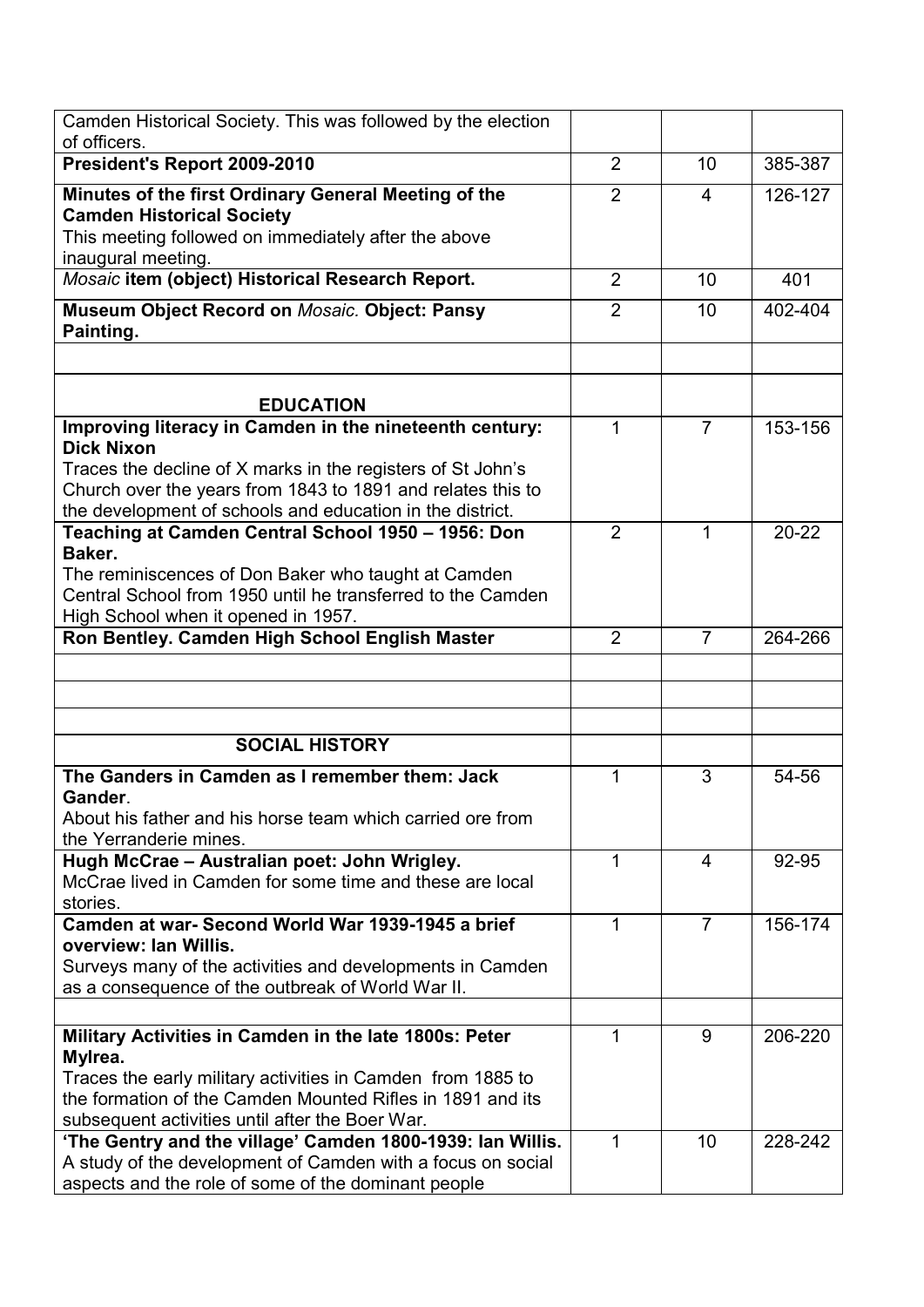| especially from the 'gentry'.                                                         |                |                |         |
|---------------------------------------------------------------------------------------|----------------|----------------|---------|
| Some photographers of Camden: Peter Mylrea.                                           | 1              | 10             | 243-259 |
| Covers amateur and professional photographer who took                                 |                |                |         |
| photos of Camden in the period 1850s to 1920s with                                    |                |                |         |
| examples of their work.                                                               |                |                |         |
| Nan Blattman - A Gracious Lady: John Wrigley.<br>An obituary.                         | $\overline{2}$ | 1              | 1       |
| Owen Blattman OAM - Museum Stalwart: John Wrigley.                                    | $\overline{2}$ | $\mathbf 1$    | 2       |
| An obituary.                                                                          |                |                |         |
| Life and health of the Macarthurs: Karen Farmer.                                      | $\overline{2}$ | $\overline{2}$ | 33-47   |
| Covers the health and ailments of John and Elizabeth                                  |                |                |         |
| Macarthur and their children.                                                         |                |                |         |
| Camden Branch of Save the Children - 1973 to 2006: Julie                              | $\overline{2}$ | 3              | 63-70   |
| Wrigley                                                                               |                |                |         |
| The Camden Branch of the Save the Children Fund was                                   |                |                |         |
| formed in 1973 and is still going in 2006. This article covers its                    |                |                |         |
| activities over this time.<br>Memories of living in Macaria 1938-1952: J.W. Jefferis. | $\overline{2}$ | 3              | 71-76   |
| The writer was the son of Dr Robert Jefferis who lived in and                         |                |                |         |
| practised from Macaria. J.W. Jefferis. recounts some of his                           |                |                |         |
| boyhood experiences.                                                                  |                |                |         |
| Memories of summer holidays at Hillview Lodges Road                                   | $\overline{2}$ | 4              | 128-139 |
| Elderslie in the 1940s: Anne Oehme and lan Willis                                     |                |                |         |
| Vale: Dick Nixon, A Eulogy: J. Wrigley                                                | $\overline{2}$ | 5              | 155-157 |
| A conversation with Joy Thorn OAM. Ian Willis and                                     | $\overline{2}$ | 5              | 165-184 |
| <b>Cathey Shepherd.</b>                                                               |                |                |         |
| The life and times of a long term Camden resident.                                    |                |                |         |
| <b>Camden: Ian Willis</b>                                                             | $\overline{2}$ | 195-203        |         |
| A physical and social history of the township of Camden.                              | $\overline{2}$ | $\overline{7}$ | 267-271 |
| Recollections of Ina Cameron (nee Hearne).                                            |                |                |         |
| The lifestyles war and the 'Aspirationals' of Sydney's<br><b>West</b>                 | $\overline{2}$ | $\overline{7}$ | 236-245 |
| 'Rose Cottage' 14 Barsden Street, Camden.                                             | $\overline{2}$ | 7              | 272-279 |
| Marguerite (Rita) Stewart Tucker (1984-1961).                                         | $\overline{2}$ | $\overline{7}$ | 280-282 |
| Central Flying School RAAF, Camden Airfield 1940-1942.                                | $\overline{2}$ | 8              | 287-292 |
| <b>US Air Force and Camden Airfield</b>                                               | $\overline{2}$ | 8              | 293-294 |
| 32 Squadron RAAF, Camden Airfield 1942-1944.                                          | $\overline{2}$ | 8              | 295-304 |
| Policing Camden in the early years, Camden Police                                     | $\overline{2}$ | 8              | 305-312 |
| <b>Station, 1805-1878.</b>                                                            |                |                |         |
| Adeline West, a Camden doctor's wife.                                                 | $\overline{2}$ | 8              | 325-327 |
| R.L. Pinkerton, Camden finest bowler                                                  | $\overline{2}$ | 8              | 328-330 |
| Honor Sidman, an inspiring life.                                                      | $\overline{2}$ | 8              | 331-333 |
| Richard Hawkey, a Camden pioneer.                                                     | $\overline{2}$ | 8              | 334-335 |
| Toc H, caring for people.                                                             | $\overline{2}$ | 8              | 336-337 |
| Eliza Pearson, Camden's first postmistress                                            | $\overline{2}$ | 8              | 338-339 |
| George Armour, bushman and beekeeper.                                                 | $\overline{2}$ | 8              | 340-342 |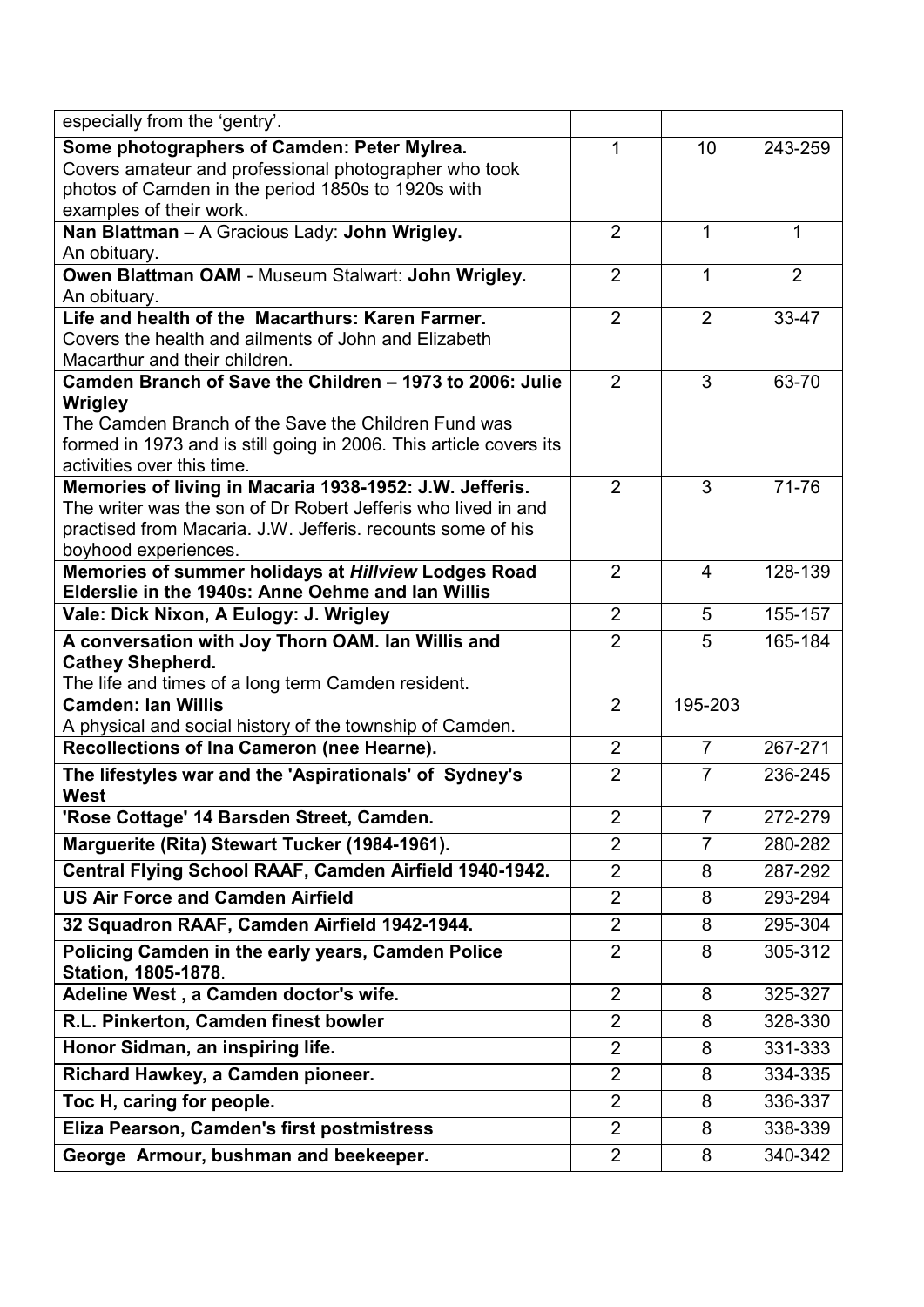| The Clissold family, seven generations in Cobbitty and                                                                  | $\overline{2}$ | 8              | 343-347   |
|-------------------------------------------------------------------------------------------------------------------------|----------------|----------------|-----------|
| district.                                                                                                               | $\overline{2}$ | 8              | 348-349   |
| The loss of a child, our early settlers'grief.                                                                          |                |                |           |
| Henry Pollock Reeves, a significant man.                                                                                | $\overline{2}$ | 9              | 354-360   |
| William Henry Paling, Music Man and generous<br>benefactor.                                                             | $\overline{2}$ | 9              | 365-367   |
| Violet Amelia Maud Bell, Nursr Millie Bell.                                                                             | $\overline{2}$ | 9              | 368-369   |
| Martin Thurn, vinedresser and pioneerof Elderslie.                                                                      | $\overline{2}$ | 9              | 370-371   |
| Frances Coker, a convict's daughter.                                                                                    | $\overline{2}$ | 9              | 372-374   |
| <b>Henry Gratton Douglass, Douglas Park</b>                                                                             | $\overline{2}$ | 9              | 375-381   |
| Ben Hodge, watchmaker and community worker.                                                                             | $\overline{2}$ | 9              | 382-384   |
| Charity volunteers, the good works of Kay Sidman and<br>others in Camden.                                               | $\overline{2}$ | 10             | 388-400   |
| Maud Hodge's wedding dress.                                                                                             | $\overline{2}$ | 10             | 412-419   |
|                                                                                                                         |                |                |           |
|                                                                                                                         |                |                |           |
|                                                                                                                         |                |                |           |
| <b>SPORTS AND RECREATION</b>                                                                                            |                |                |           |
| Some of the early recreations and sports in Camden: Dick                                                                | 1              | 6              | 135-144   |
| Nixon.                                                                                                                  |                |                |           |
| Covers a wide range of recreations and sports played and                                                                |                |                |           |
| followed by locals from the 1890s through to the 1930s.                                                                 | $\overline{2}$ |                |           |
| Swimming in the Nepean River at Camden: Peter Mylrea.<br>Covers swimming activities from the early 1900s to the 1950s   |                | 1              | $3 - 20$  |
| with the reminiscences of Camden people who swam in the                                                                 |                |                |           |
| river from the 1930s onwards.                                                                                           |                |                |           |
| <b>Sharman's Boxing Troupe: Pauline Downing</b>                                                                         | $\overline{2}$ | 3              | 61-63     |
| Jimmy Sharman was born in Narellan and went on to run his                                                               |                |                |           |
| Boxing Troupe which toured shows throughout Australia for                                                               |                |                |           |
| many years.<br><b>Oran Park</b>                                                                                         | $\overline{2}$ | $\overline{7}$ | 246-250   |
| A history of Oran Park Raceway.                                                                                         |                |                |           |
| <b>Oran Park</b>                                                                                                        | $\overline{2}$ | $\overline{7}$ | 251-253   |
| Buildings at the raceway.                                                                                               |                |                |           |
|                                                                                                                         |                |                |           |
| <b>MISCELLANEOUS</b>                                                                                                    |                |                |           |
|                                                                                                                         |                |                |           |
| Origin of the name Mount Annan: Peter Mylrea.                                                                           | 1              | 5              | 123-124   |
| Evidence is given to suggest that the hill called Mount Annan<br>was named by William Howe in the 1820s. Howe came from |                |                |           |
| Annandale in Scotland.                                                                                                  |                |                |           |
| Rain water - the stuff of life: Pauline Downing.                                                                        | $\overline{2}$ | $\overline{2}$ | $30 - 32$ |
| An account of the Downes family at Brownlow Hill who have                                                               |                |                |           |
| kept rainfall records for 150 years.                                                                                    |                |                |           |
| Frozen Rabbits and the Camden Freezing Works: Dick                                                                      | 2              | 3              | 77-78     |
| <b>Nixon and Peter Mylrea</b><br>Rabbit trapping was an industry in the early 1900s and the                             |                |                |           |
|                                                                                                                         |                |                |           |